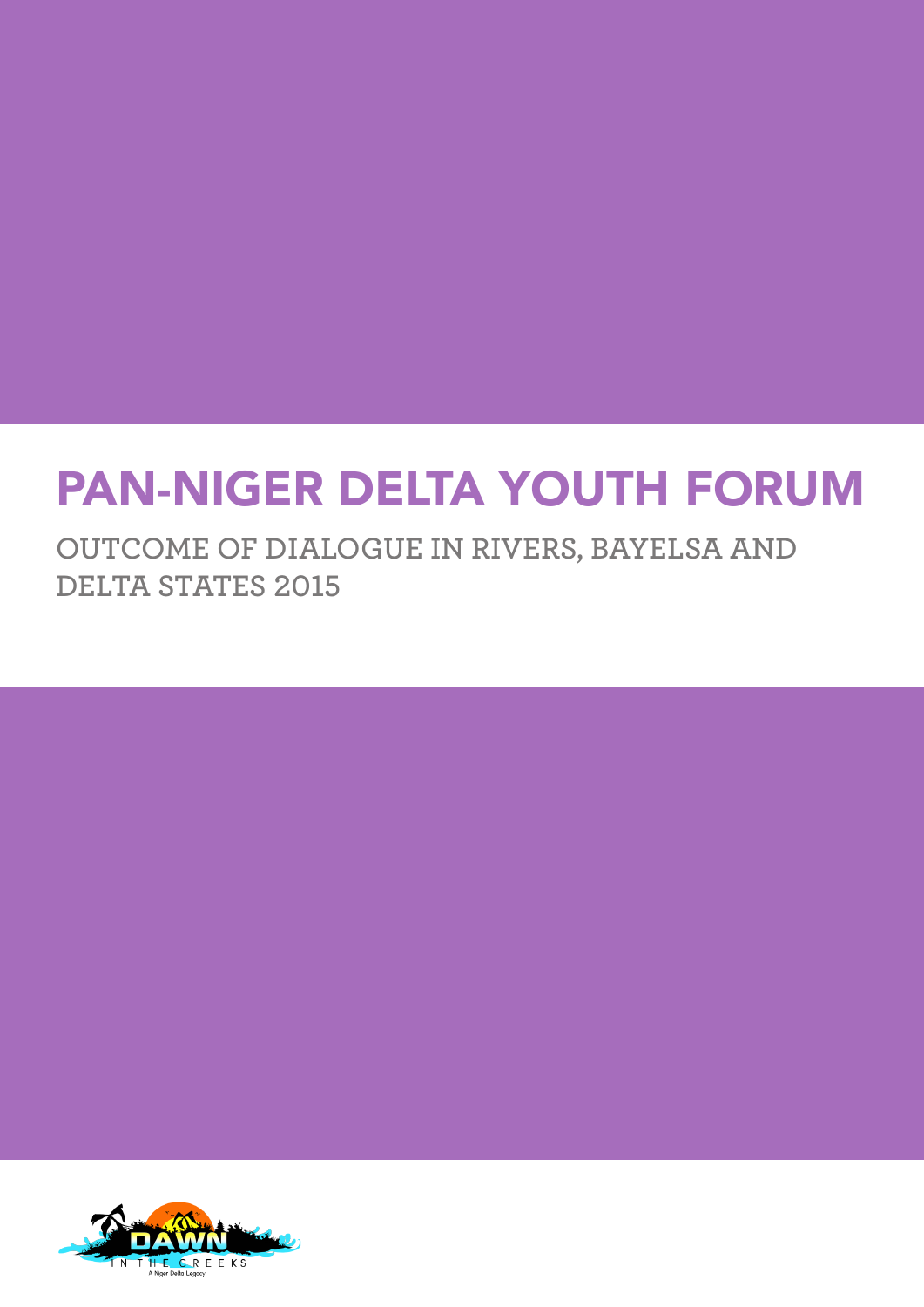

### **RECOMMENDATIONS FOR THE WAY FORWARD**

*"Youth must take action and be agents of change. What role are we playing as individuals to create change?*  We believe in stereotyping. What can we do to influence things around us? I am a musician and I organized a program titled 'Stop Violence against Women'. It was a popular program and many people participated in it. Very soon, I will organize another one. There is need therefore to enlighten poor ones especially those in the *creeks. For this engagement to have the expected impact, we need to expand the scope of trainees from seven to seventy, to seven hundred and seven thousand."* Abiye Howells

"This programme is good especially in a region like ours where people have very few opportunities like this to properly dialogue and discuss. Things like this should be encouraged to deepen the understanding of the issues of the Niger Delta. The same problems that were a problem over a decade ago are still unaddressed today. It is therefore important to discuss, not just looking at problems but solutions. This programme is not just about talking but giving feasible solutions to the N/D issues. I was encouraged and we should continue in this light."

#### Chidi Robinson

"The meeting was productive in that it really gave us opportunity to ventilate our feelings about issues concerning *this region, against the backdrop of a new government that has postured themselves in a manner that indicates*  change. At this point in time am happy because we rubbed our minds together and agreed on a specific direction for certain issues. I am convinced that it will lead us out of the present situation which we find ourselves in. Specifically, the whole issue of sustainable economic development plan for this region is key because we cannot *continue to be in a region that is generating wealth and continue to live in poverty and the type of poverty that having the potential to mortgage the future of our children. Part of the way forward that we have talked about*  is giving this region the same investments that other regions of this country enjoy. The region will be able to *generate commercial activities that could drive the economy of the region in a more sustainable manner."*  Sebastian Kpalap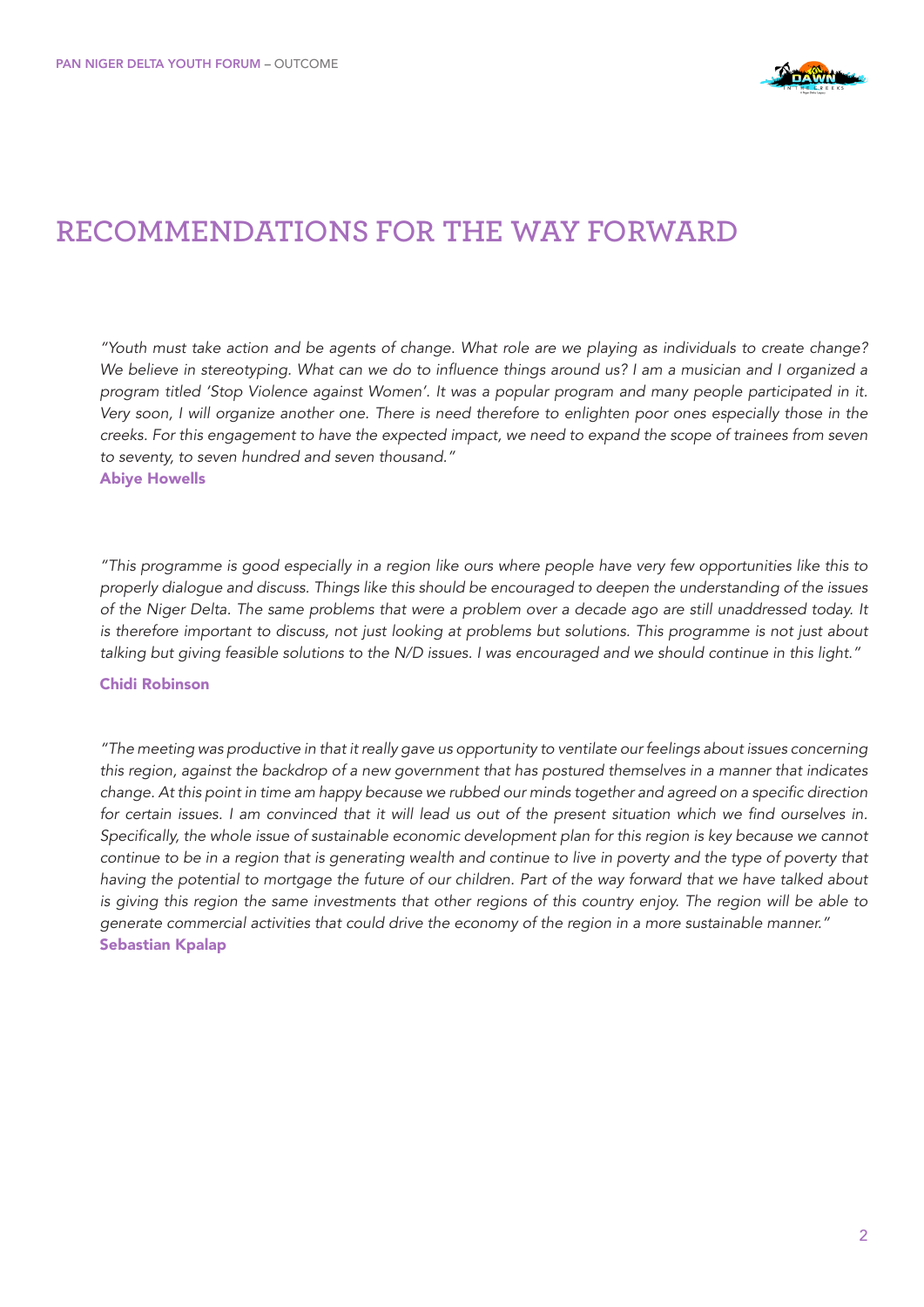

### **OVERVIEW OF THE PAN-NIGER DELTA YOUTH FORUMS**

The sense of disenfranchisement amongst youth across the Niger Delta has been growing since the change of government in May this year. The new President has been taking a considered approach to policy formulation and engagement with different stakeholders.

The new administration has not yet articulated its vision for the Niger Delta. As a result, the youth in the region are concerned that the pledges for national development made by the Federal Government may not be inclusive and therefore an opportunity to address the problems of the region in a comprehensive manner will be lost.

The Dawn in the Creeks team and Stakeholder Democracy Network (SDN) brought together youth from different ethnic, religious and potential militant group leaders from across the Niger Delta together to discuss the region's future. A series of events in Rivers, Bayelsa and Delta States to amplify voices calling for change as part of an ongoing effort towards empowerment of citizens.

The aim was to understand their aspirations and to ensure that they participate in discussions about the future of their region and contribute to building a peaceful and prosperous future of the Niger Delta.

Bringing together more than 200 youth overall, the sessions gave an insight into the prevalent needs and concerns. The sessions were designed to generate ideas about possible areas for a constructive engagement with the government going forward.

It was a unique forum for exchange of information and dialogue that, if continued, has the potential to address the drivers of conflict and make a significant contribution to the stability, development and prosperity of the Niger Delta region.

"Programmes like this must be continue to be organized so that we have a common agenda to present to the *government at all levels and oil companies"* Pepper Khadeejah

"This programme was enlightened, educative and stimulating because we have different people from different *walks of life to share ideas."* Chainman Mgbaegbu

"Today's meeting shows that young people are aware of the issues and have reasonable contributions and *recommendations that can bring about lasting solutions."*  Inyingi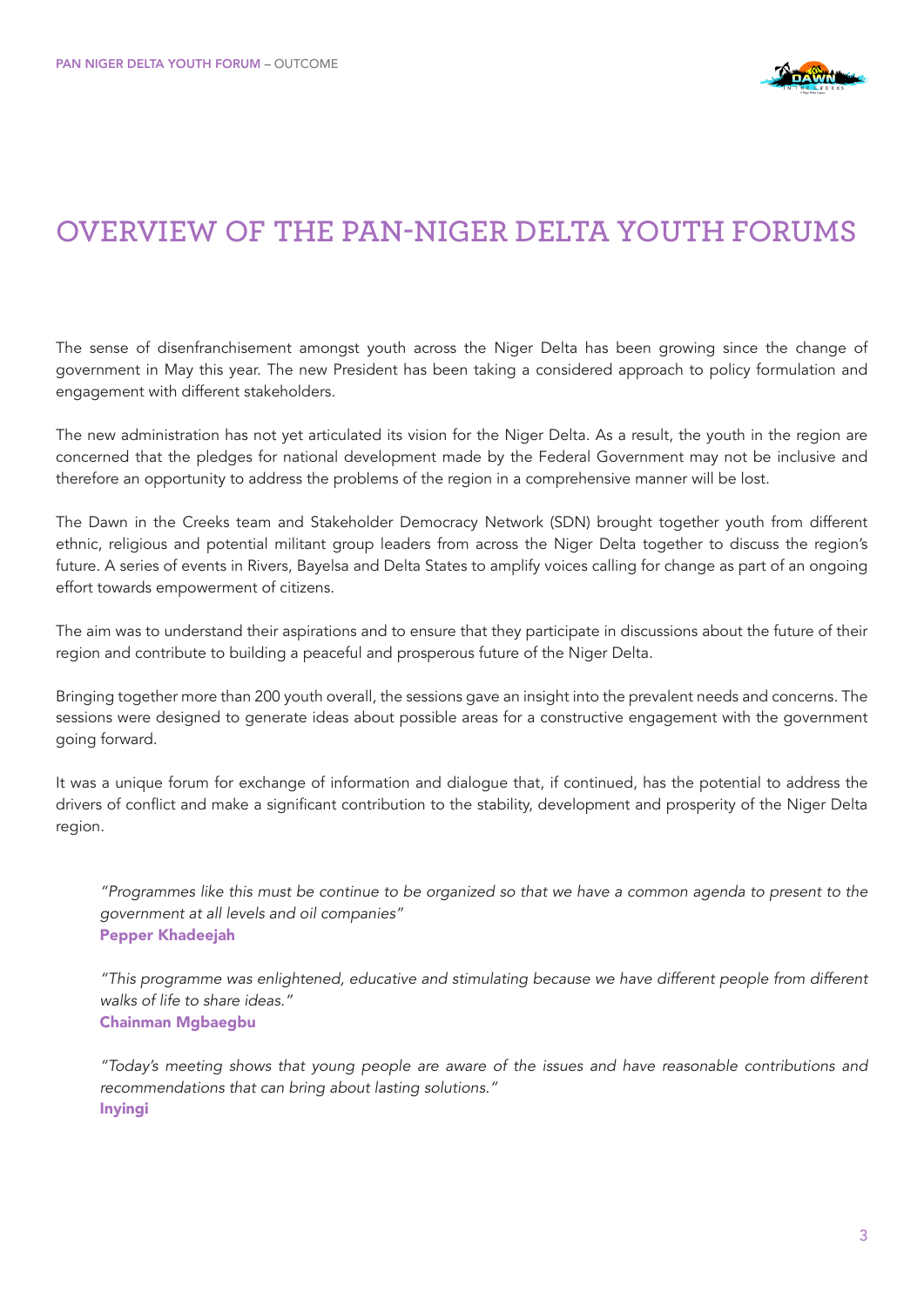

## **OUTCOME OF THE PAN-NIGER DELTA YOUTH FORUMS**

After establishing a consensus on the challenges faced, attention at the events shifted to develop viable solutions. All those participating in the summit expressed sincere commitment towards constructive engagement with the incoming administration. The hand of collaboration has been extended by the youth.

It was agreed that it is time for the informed, progressive, and development-focused citizens of the Niger Delta to get involved in the discussion about the future of the Niger Delta and to lead the stabilisation of their region.

The three main areas of focus for each of the interactive sessions were: Sustainable Economic Growth, Environmental Sustainability, and Regional Security and Empowerment. The following is a summary of the recommendations emanating from the dialogue.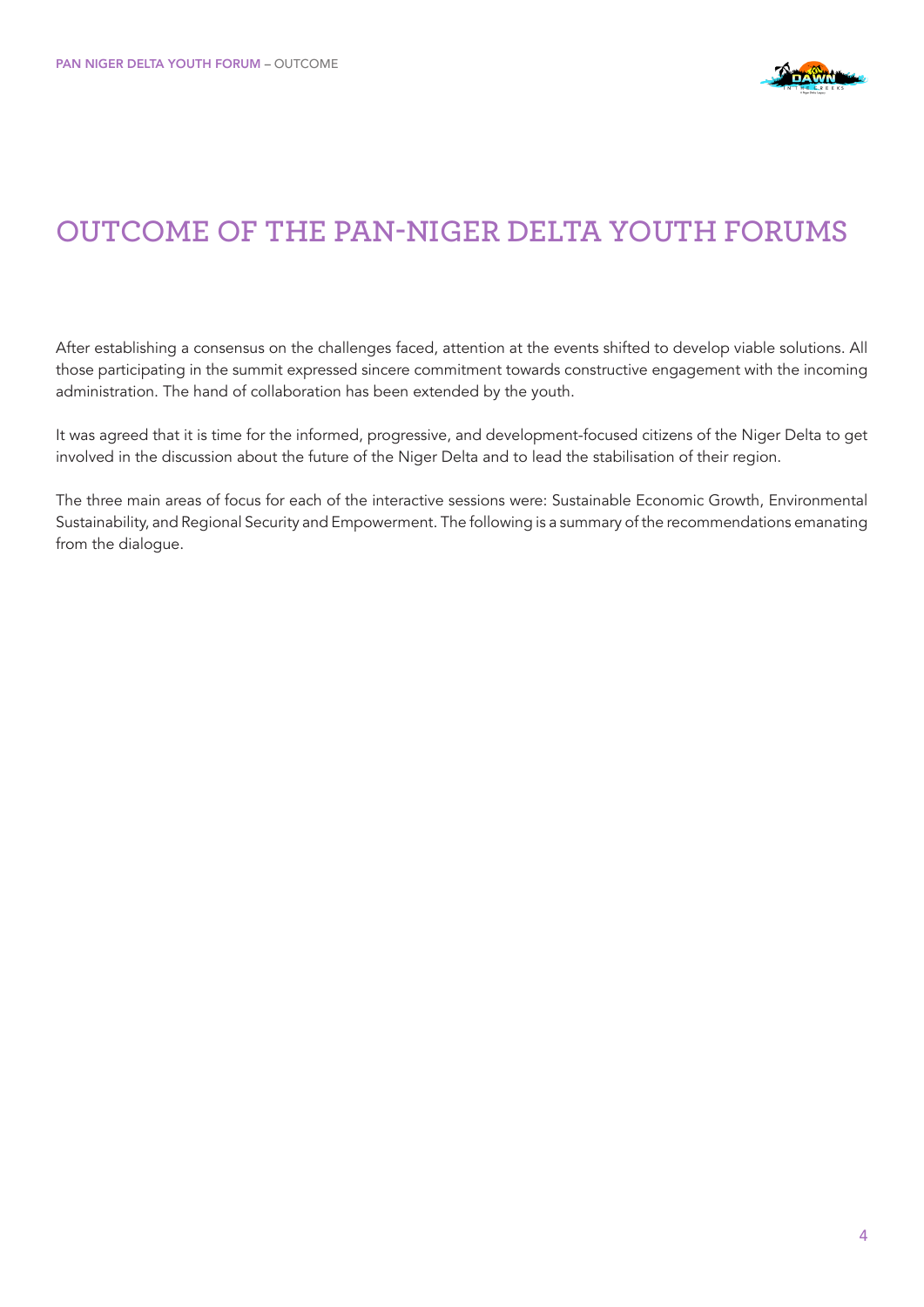

## **RIVERS STATE YOUTH FORUM:**  RECOMMENDATIONS FOR THE WAY FORWARD

#### 1) Sustainable Economic Growth

The consensus from our discussions was that in order to achieve Sustainable Economic growth, the following needs to happen in the Delta:

- *a)* Economic diversification to counteract the overdependence on oil and gas: focusing on agriculture, *harnessing the natural fertility of the Delta to counteract the dependence on oil and gas, promoting local production and content and reviving value chains*
- *b)* Government-led investment in education: reviving technical colleges, emphasising targeted skills, reviewing the academic curriculum, de-emphasising the prevalence of certificates over real knowledge  *and skills, increasing orientation counselling in schools.*
- *c)* Promotion of knowledge transfer: spreading ideas of entrepreneurship through youth networks,  *for example.*
- *d)* Undertaking projects to attract investment: reviving Niger Delta ports, dredging waterways, creating  *an industrial park, investing in infrastructure;*
- *e)* Tackling corruption; community driven investigation of Rivers State government expenditure  *to improve government transparency and accountability*
- *f) Developing sources of sustainable energy*
- *g)* Reducing over- reliance on oil companies and engage local governments
- *h) Carrying out needs assessment as foundation for development planning*
- *i) Emphasis on skills and human capital development*
- *j)* Implementing environmentally friendly projects

*"We cannot continue to be in a region that is generating wealth and continue to live with the type of poverty that will mortgage the future of our children. Part of the way forward is giving this region the same investments*  in infrastructure that other regions enjoy. The Delta would be able to generate commercial activities that could drive the economy of the region in a more sustainable and diversified manner" Sebastian Kpalap

5 "There is need for a multi-stakeholder and compliance committee to monitor the implementation of projects, *policies and programmes concerning the economic development of the region"*  Gbosi Yirakpoa Vincent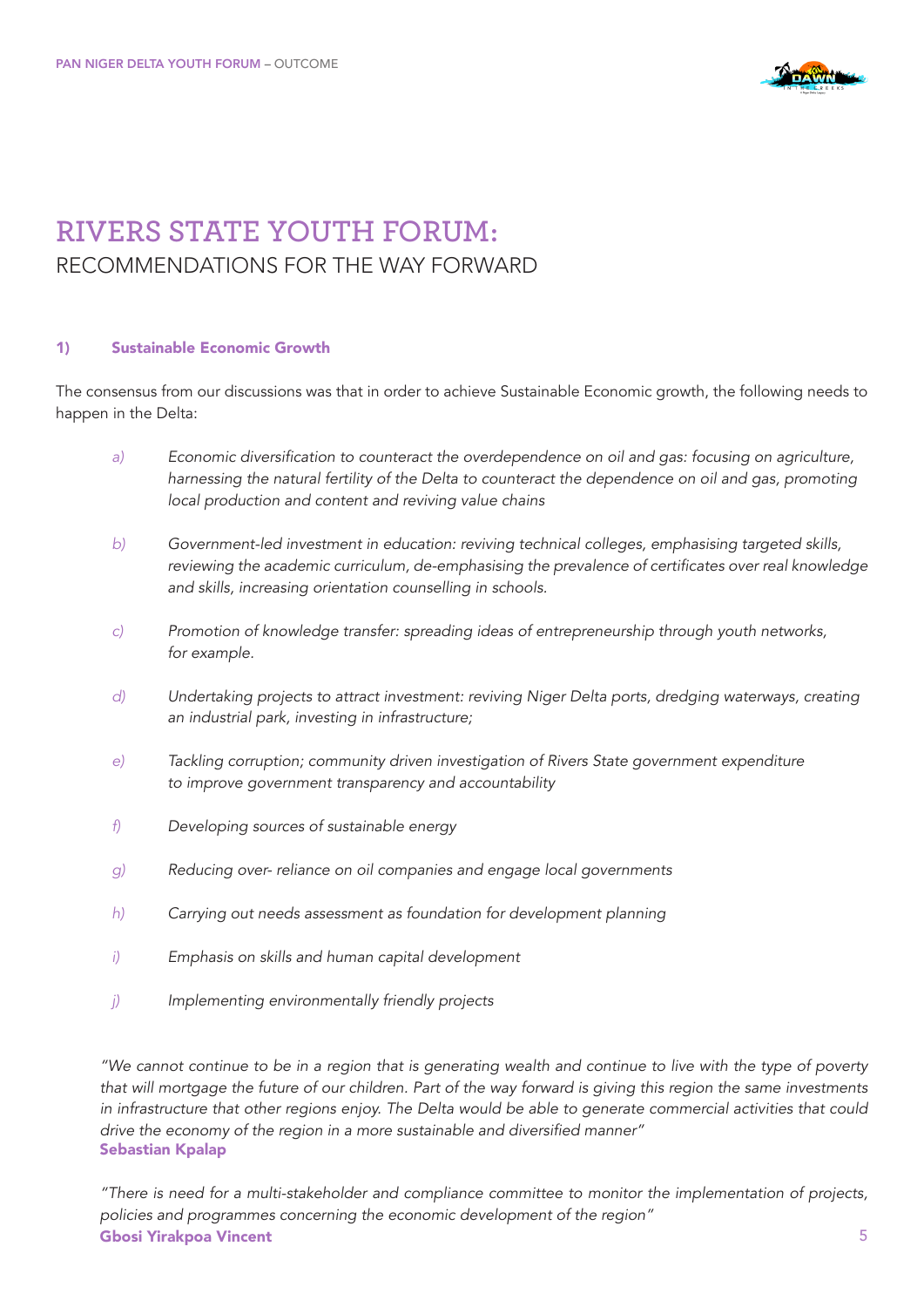

## **RIVERS STATE YOUTH FORUM:**  RECOMMENDATIONS FOR THE WAY FORWARD

#### 2) Environmental Sustainability

We agreed that our environment suffers from the following degradations: pollution due to both illegal artisanal refineries and industrial emissions; improper waste management; inadequate sanitation; deforestation and mangrove depletion; erosion, sea encroachment, and flooding.

To improve the condition of our environment, we agreed that we need to lobby oil companies and government agencies to address the above issues and reduce environmental damage. We established that the following steps will be necessary:

- *a)* Persistent community-driven action and advocacy to counteract government and NOSDRA inaction and adopt the Petroleum Industry Bill (PIB)
- *b)* Implementing and using the UNEP report for political leverage: this high-profile report is an  *unprecedented exposure of the level of degradation in the Niger Delta and could be a useful tool for pressuring local, federal, and state governments.*
- *c) Land reclamation*
- *d)* Understanding the importance and implications of the Petroleum Industry Bill (PIB) and adopting it;
- *e)* Improve legal framework and reform environmental law enforcement systems
- *f)* Lobbying oil companies for sustainable Corporate Social Responsibility (CSR) policies;
- *g) Carrying out environmental audit*

"There will not be sustainable development without sustainable legislation" Chidi Robinson

*"We must be ready to move to the House of Assembly and express our issues and concerns. We should challenge*  the law passed by lawmakers if it is not beneficial. We must be ready to criticize the politicians constructively. Responsible CSR must be implemented in communities". Pabon Baribene

"The UNEP report was very valuable for highlighting the environmental destruction, but it has still not been implemented. The government has played politics with it. Our communities need to peacefully and persistently *advocate for its implementation."* Belemaa Papiame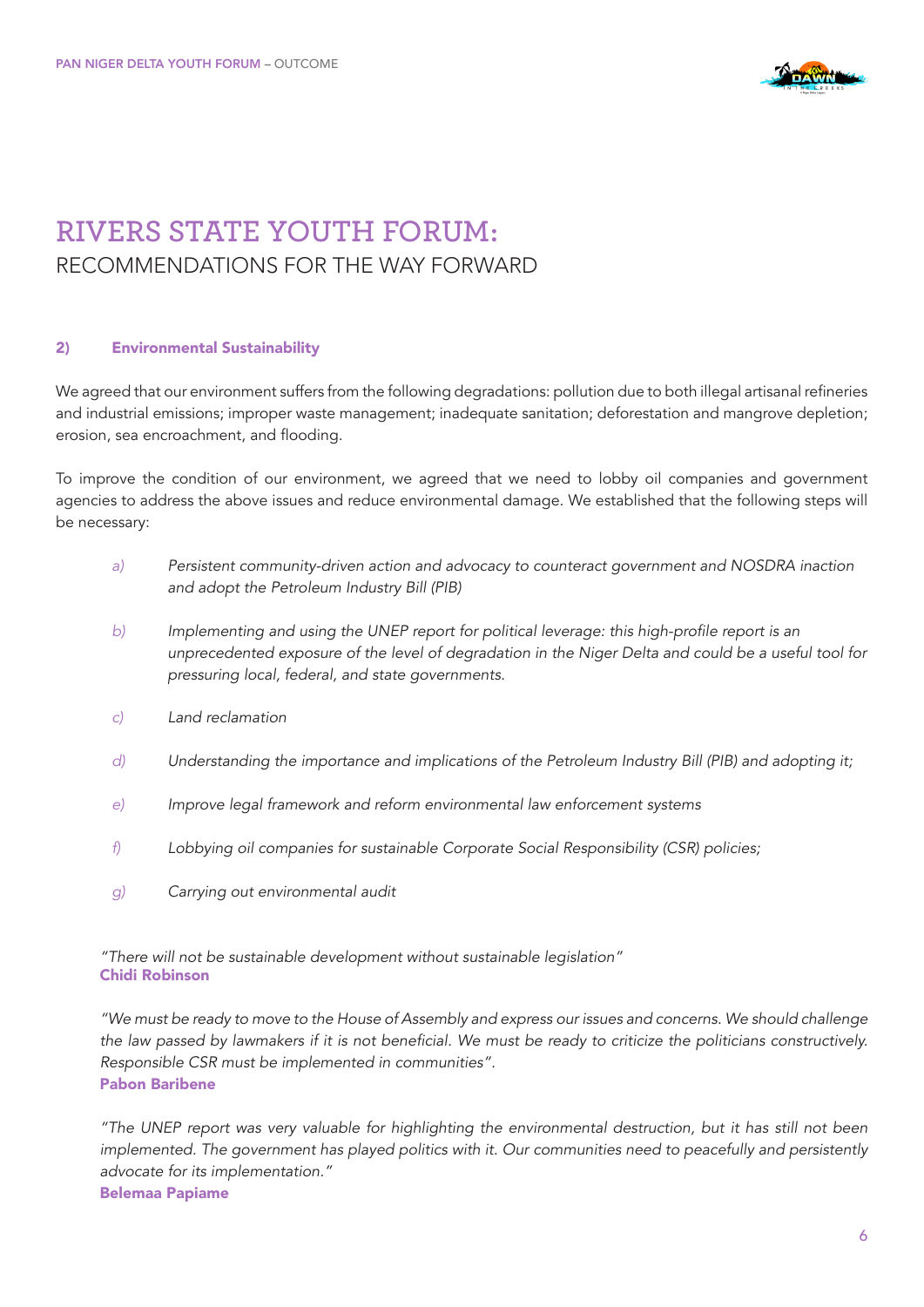

### **RIVERS STATE YOUTH FORUM:**  RECOMMENDATIONS FOR THE WAY FORWARD

#### 3) Regional Security and Stability

Everyone agreed that the Delta needs its youth to act as positive agents of change. Our discussions resulted in the following recommended measures:

- *a)* Initiating conflict resolution through dialogue
- *b)* Addressing root causes of militancy: youth unemployment and lack of legal opportunities
- *c)* Re-appraisal of the Amnesty Programme
- *d) Creation of job opportunities, especially for young people*
- *e)* Reorientation of our own values towards peaceful advocacy and dialogue
- *f) Entrepreneurial training for youths*
- *g) Youth inclusion and participation in political affairs and decision-making*
- *h) Women empowerment and mobilisation*
- *i*) *Engagement of younger generations through "Catching them young" programmes* (sporting events, talent shows etc.)

*"Youth must take action and be an agent of change. We need to engage and enlighten poor youths, especially those in the creeks."* Abiye Howells

"If we fail to take any positive steps today, it will affect our children tomorrow." Umoh Idiongsit

"By focusing on building trust through dialogue with all stakeholders, we can foster peace and security. Dr. Young Nkpah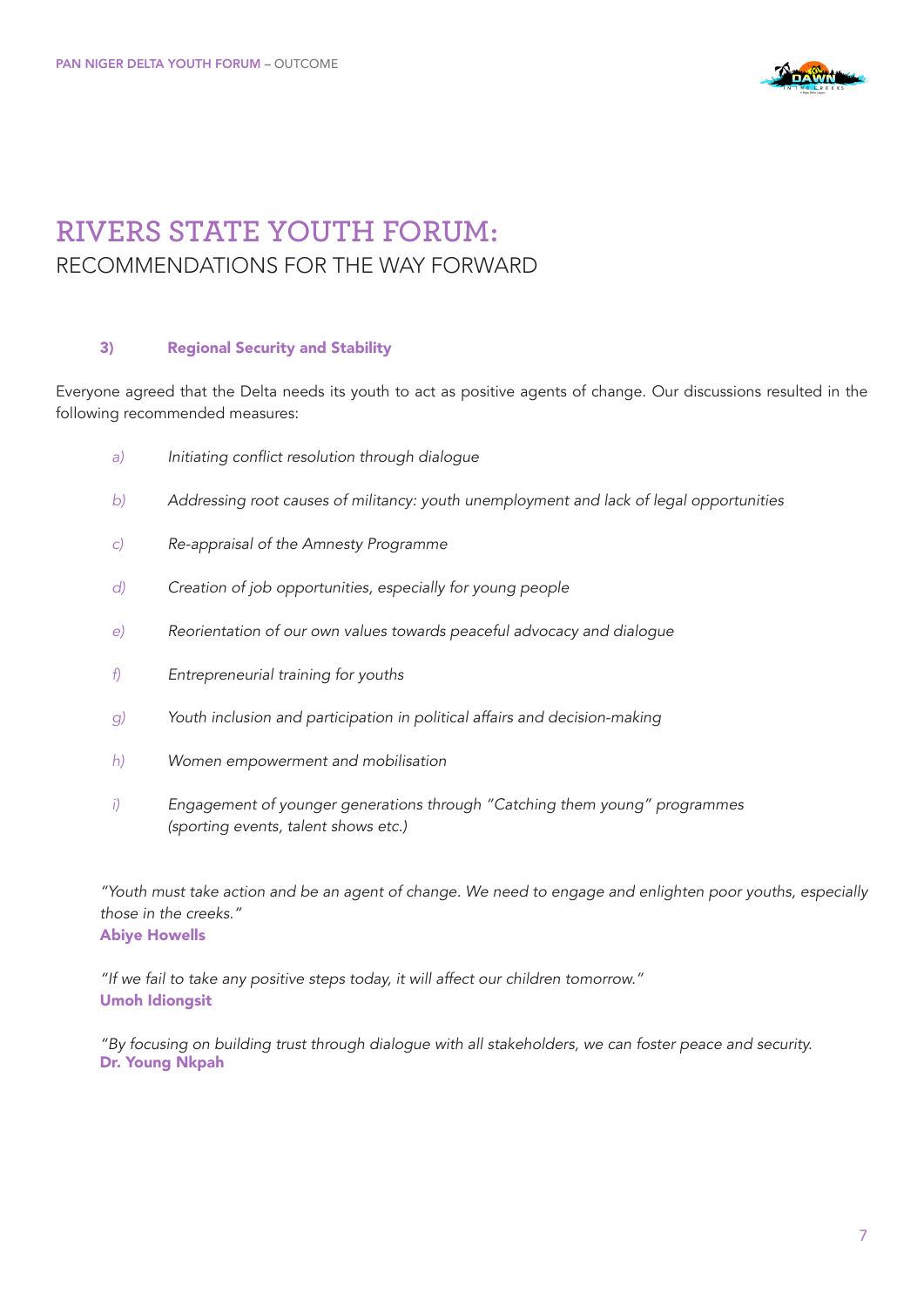

## **BAYELSA STATE YOUTH FORUM:**  RECOMMENDATIONS FOR THE WAY FORWARD

#### 1) Sustainable Economic Growth

We agreed that the costs and difficulty associated with setting up and running a business in the state have driven the economy into the ground. There is no substantial economic activity for the youth to be engaged in, and our brightest talents are driven into illegal activities and violence to make ends meet.

The youth in Bayelsa are ready to change this, but we need the government to improve the situation for businesses and channel investments to the region. The consensus from our discussions was that in order to achieve sustainable economic growth, the following needs to happen in the Delta:

- *a)* There needs to be a more favorable business environment to sustain investment in a wider range of  *sectors to develop a more diverse economy in the region*
- *b) Agriculture should be a priority area. Division headquarters should have responsibility to implement*  a comprehensive Action Plan for the region and coordinate the operation of cooperatives. The region is well suited for rice, cassava, palm fruit and plantain growing. Investment in processing machinery will  *help develop this economy locally.*
- *c) Fish and snail farming is a traditional livelihood for inhabitants but the economy has collapsed due to*  the competition of frozen imports. Investment in production can revive the sector.
- *d)* Investment to help meet the demand for bottled water is highly needed to meet demand in the state
- *e) Access to dependable power is not available so investment and further deregulation of the power sector is needed. We have the advantage of being close to the sources of power, so the State government should invest in generating and distributing power. We want a plan for how this will work over 4-years.*
- *f)* Legalise modular refineries and attract investment so that jobs are created in the region and the fuel  *shortage problem is*
- *g)* Investment is needed in activities that would boost tourism in the region, such as publicity for local  *festivals such as wrestling and boating regattas.*
- *h) A renewed relationship between inhabitants of the region and the multi-national oil companies making*  profit from the resources contained within. Start with greater engagement with the youth to hear their  *voice, and work towards relocation of country headquarters to their operational areas.*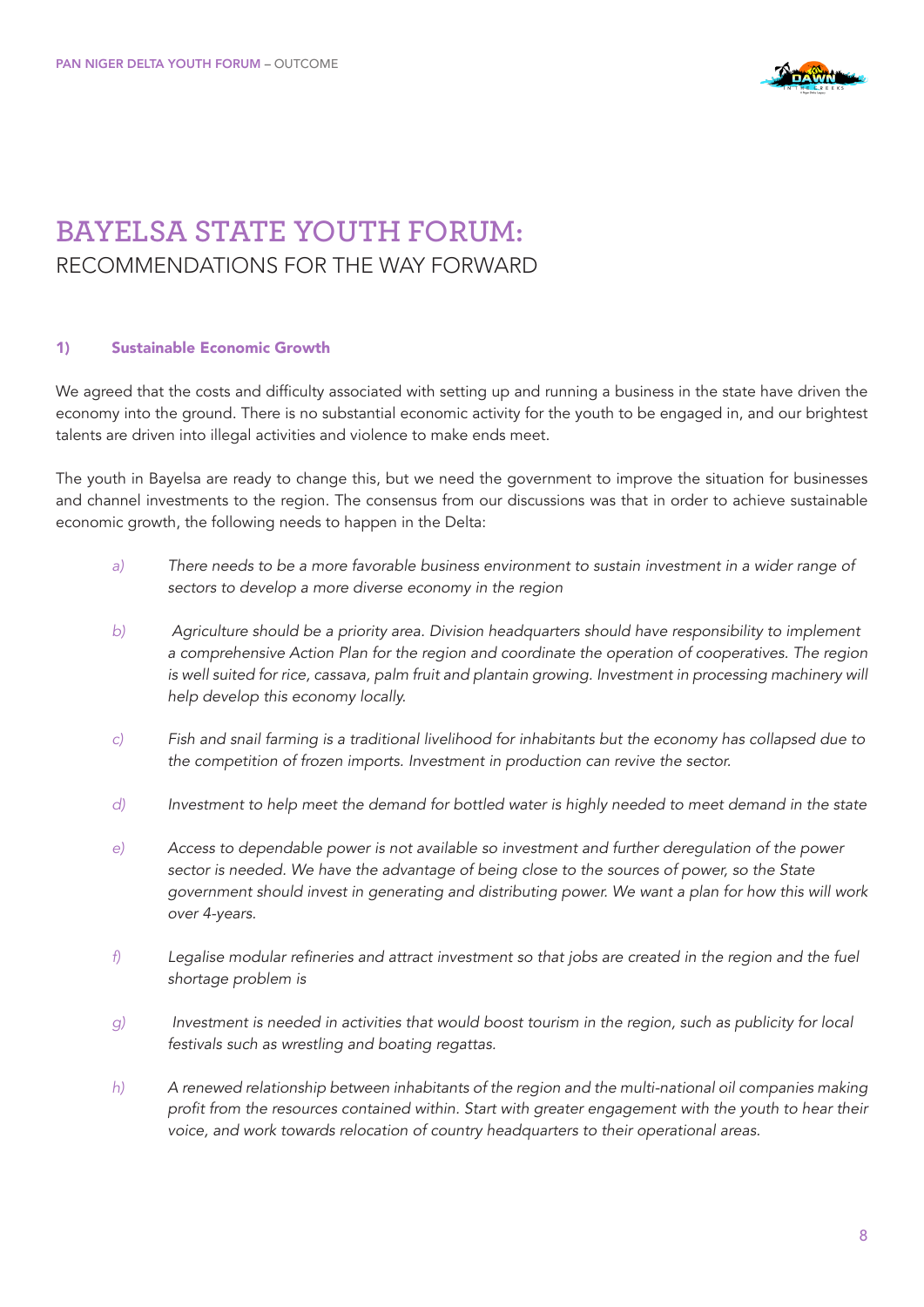

## **BAYELSA STATE YOUTH FORUM:**  RECOMMENDATIONS FOR THE WAY FORWARD

#### 2) Environmental Sustainability

The consensus was that pollution from faltering oil pipelines and gas flaring is a real strain on the local environment. It is polluting the waters and the air, and a hazard to the wellbeing of ourselves, our children, and future generations.

We know that the problem is well known worldwide, and it is just the failure of government to enforce legislation on oil companies which allowing the problem to continue. The consensus from our discussions was that in order to ensure environmental sustainability, the following needs to happen in the Delta:

- *a) A general and thorough environmental clean-up needs to be carried out across the Niger Delta states.*  The youth have the willpower to implement the work outlined in the recommendations of the UNEP  *report. We are just waiting for the political will to kick-start the process.*
- *b) Pipelines are leaking all over the region, and the old equipment is open to sabotage which worsens the situation. Oil companies need to maintain their facilities and if they cannot they should be shut down until they comply with the right standards.*
- *c)* The major polluting companies responsible for the havoc should come forward and participate in the  *debate with the youth. So far it has been mainly one way dialogue. We want to know they are listening, and hear why they are not improving.*
- *d)* There needs to be a significant investment in waste recycling to sort out the daily mess that is  *accumulating in the creeks*
- *e)* Deforestation is becoming a real problem in the state. There needs to be a plan to restrain deforestation  *and encourage forestation. Most people use wood for household energy needs, so if access to power improved they would not have to chop the trees.*
- *f)* Oil theft and illegal refining is most prevalent in Bayels and is making the creeks uninhabitable. Something must be done to address the issues that are pushing the youth into this nefarious activity: unemployment lack of benefit from the oil.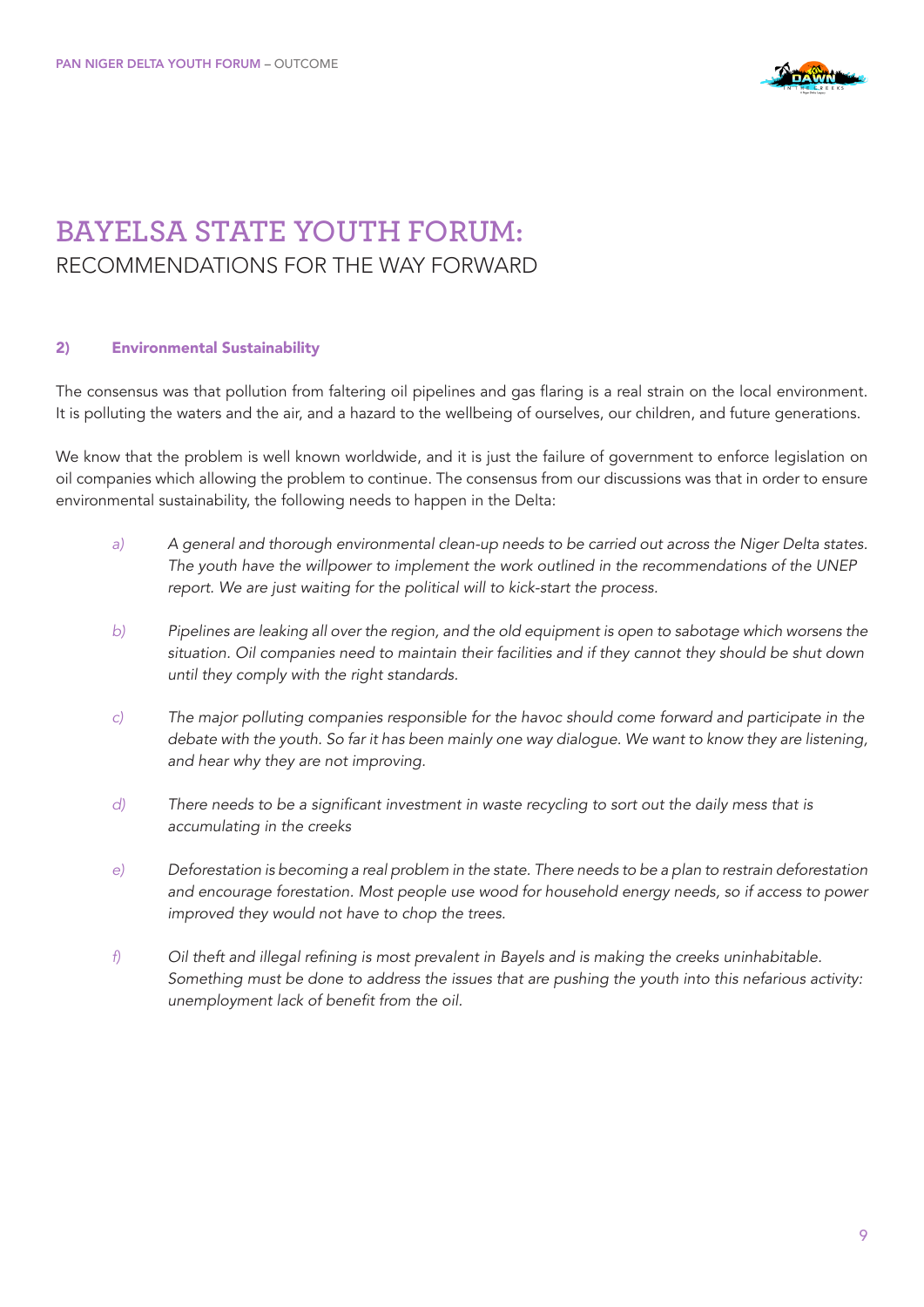

## **BAYELSA STATE YOUTH FORUM:**  RECOMMENDATIONS FOR THE WAY FORWARD

#### 3) Security and Stability

This is a critical issue at a critical time. With disenfranchisement growing amongst inhabitants of the creeks we are all wary about what could happen when the Amnesty Programme stops this year.

There must be an answer from the Federal Government soon or else the uncertainty could drive people towards desperate measures. Our discussions led to the following recommended actions:

- *a)* The approach of the Federal Government's Niger Delta Amnesty Programme was based on misconceptions and therefore failed to address the root causes of the conflict. The programme has failed to train youth in skills that can be directly applied in the local economy. To be more sustainable,  *the youth need to be trained in the right skills so that they can earn a living and better themselves and their country.*
- *b)* The heavy presence of the military throughout the state creates unnecessary tension amongst the population. To start with, government representatives should have less security personnel attached to  *them to free up resources for the creeks where they are most needed.*
- *c) State government back-peddled on pledge to engage cultists and they have returned to violence.*  Many of these are hidden in the creeks and engage in kidnapping and sea piracy. The new administration needs to find ways to bridge trust with these youth and negotiate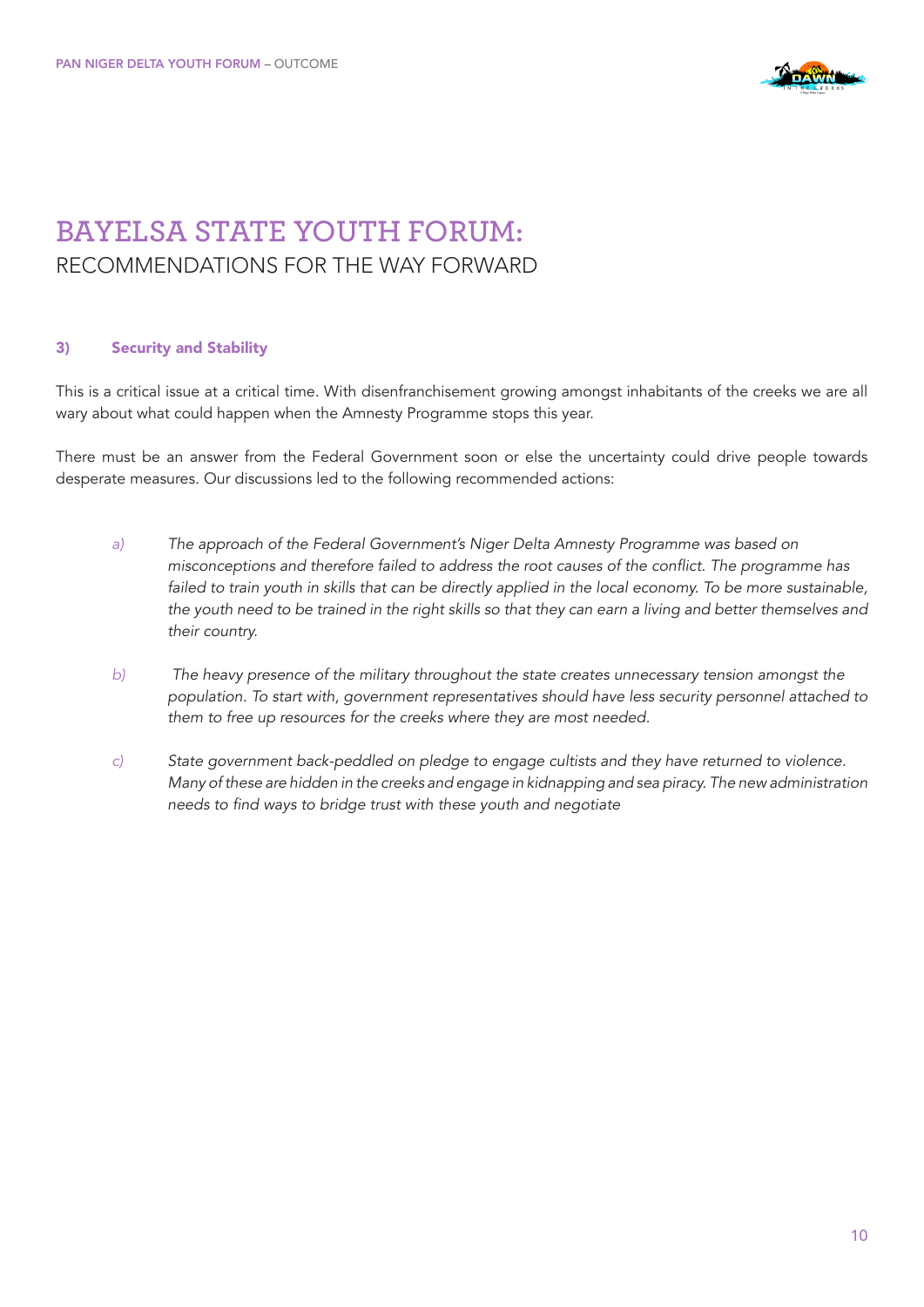

## **DELTA STATE YOUTH FORUM**  RECOMMENDATIONS FOR THE WAY FORWARD

#### 1) Sustainable Economic Growth

The consensus among participants on the day was that the region has been let down by the failure of leadership. Plans for the region are not at all clear, and projects that do happen are often disjointed and act towards crossed purposes.

Key sectors that have been abandoned by the government are agriculture and solid minerals, and by investing in infrastructure projects that reconnect the region they can be resuscitated. The consensus from our discussions was that in order to achieve sustainable economic growth, the following needs to happen in the Niger Delta:

- *a) More clear roles for implementation of projects to address the failure of leadership. A starting point*  would be to merge the responsibilities of the Niger Delta Development Commission (NDDC) and the  *Niger Delta Ministry.*
- *b)* For the majority of the population agricultural is the source of sustenance: both food and employment. It should therefore be central to plans. In addition to investment in crop production, attention is needed in poultry, fish farming, and piggeries.
- *c)* Sea ports have collapsed and the dependent economy has gone along with them. Restoration would  *be an immense source of direct employment, and would also unlock the potential for other businesses*  in the state who are faced with the bottleneck of receiving and sending goods. Functional ports at  *Warri, Koko, and Sapele would invigorate the region.*
- *d)* The solid minerals industry would be the first to prosper from improved ports. Raw goods abundant in  *the region such as lime stone, clay, ore, and tin could be exported.*
- *e)* Infrastructure development is crying for more investment. Completion of the coastal rail line would be  *the best place to start.*
- *f)* It is not easy to get the right skills for employment. If there were dedicated vocational skill acquisition centres then many would flock there for enlightenment. Plans should include provisions for Information Communications Technology (ICT) centres to prepare youth for the demands of the modern economy.
- *g) Lastly, but no less pertinent, is the issue of improving electricity coverage. Energy resources are being*  squandered while people live and work in darkness. Better power means a stronger economy.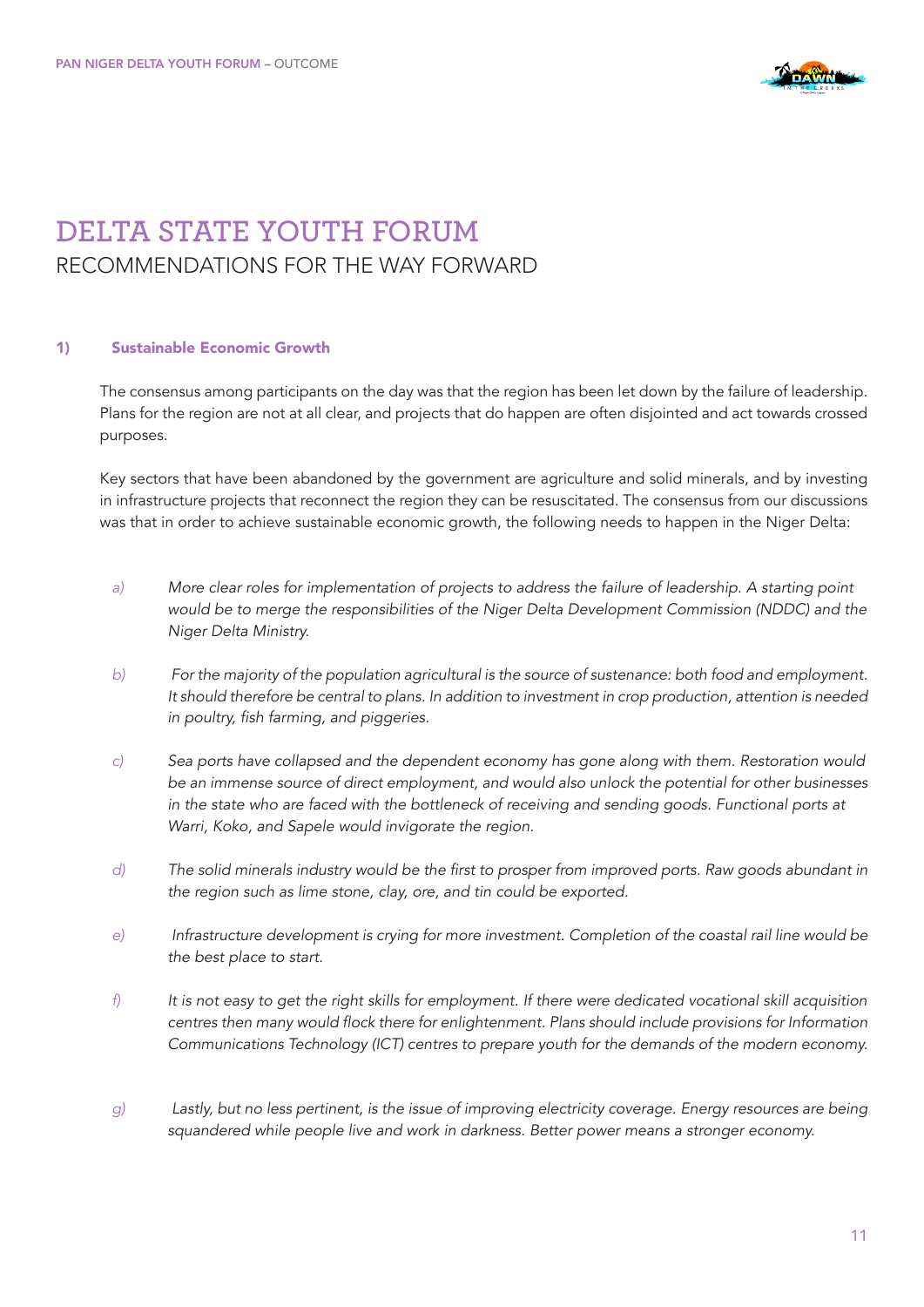

## **DELTA STATE YOUTH FORUM**  RECOMMENDATIONS FOR THE WAY FORWARD

#### 2) Environmental Sustainability

We depend on the environment around us for our wellbeing and prosperity. It is therefore painfully apparent that it is being destroyed through the negligence of oil exploration. The consensus from our discussions was that in order to ensure environmental sustainability, the following needs to happen in the Niger Delta:

- *a) Hold a Niger Delta Energy Summit to birth a real access to power plan that is sensitive to the*  environment. This should include the people who live there too, not the usual forceful decision-making.
- *b)* The government is squandering all available sources of energy and creating pollution in the process. They should research available sources such as natural gas, waste, and wind energy.
- *c) Update environmental laws to act as a deterrent to the destructive activities running rampant and*  ruining the environment, such as gas flaring and oil spillage.
- *d)* In conjunction, there needs to be a repeal of the compensation laws so that communities receive their fair dues, and the perpetrator of the damage fixes the mess when something goes wrong.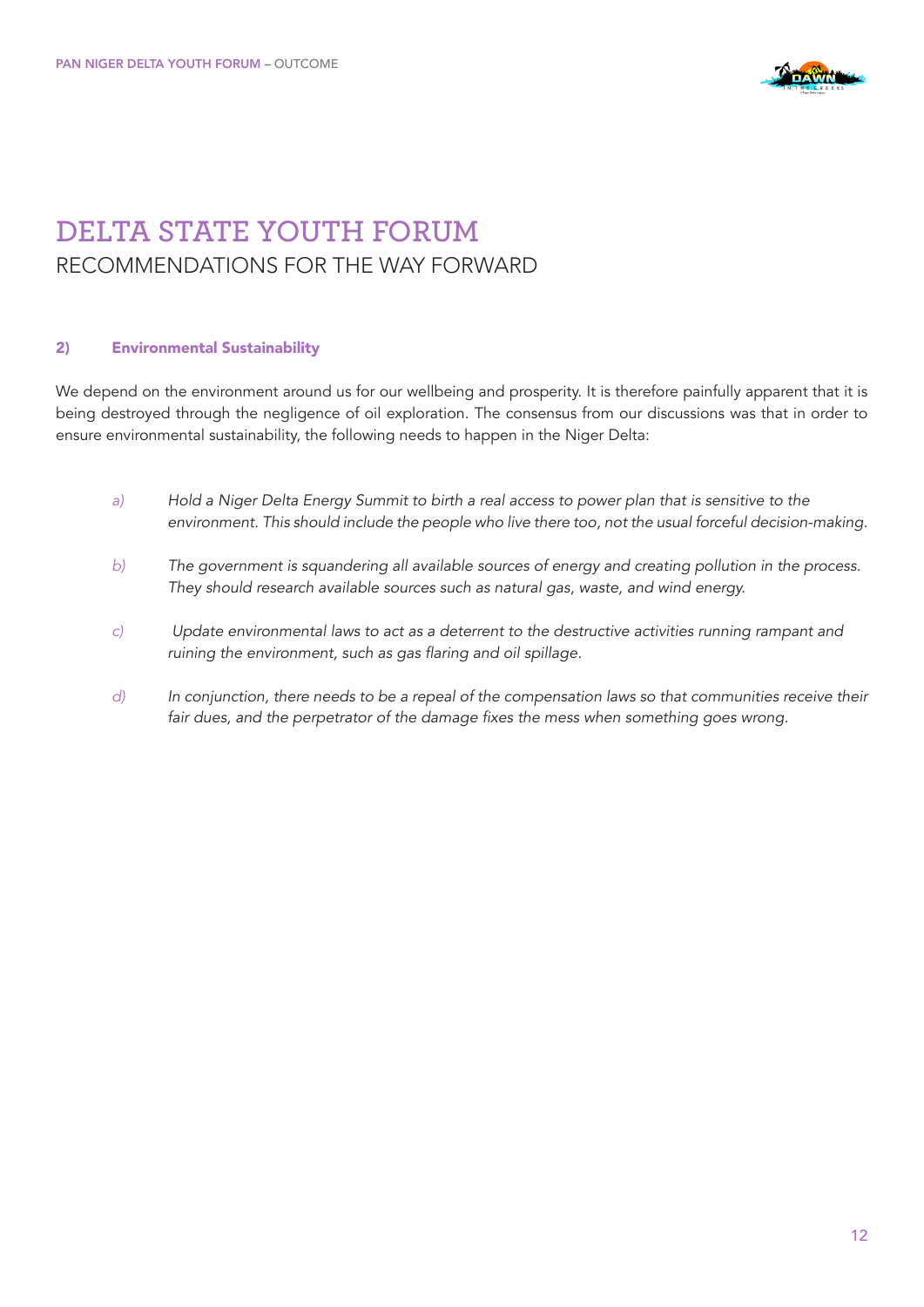

### **DELTA STATE YOUTH FORUM**  RECOMMENDATIONS FOR THE WAY FORWARD

#### 3) Security and Stability

The cycle of violence seems like it is never going to end. The Amnesty Program has not changed the situation which bred youth angry with the government. We see it now that children in the creeks are growing-up with the militancy mentality seeping into their every act. It is evident in school play and discussions and there should be immediate interventions to change this culture.

One of the main reasons that there is no change and the Niger Delta Amnesty programme has failed overall is that the youth were not engaged in the design or delivery. Instead of the skills, tools and motivation to go out to earn a trade as a fisherman, they have been sedated and fattened up on fish. The government is going to take away the fish and the youth will be hungry again, but also still be jobless. Our discussions led to the following recommended actions:

- *a) Surveillance jobs in the creeks will make the region better off. Youth will be given employment, which means they will not have to resort to illegal activities, and at the same time be tackling the enduring problems through their work.*
- *b)* Transparency of government budgets and analysis of payments will help reduce resentment stemming  *from the feeling that allocations are not fair.*
- *c) Enforce accountability of members of the government and companies through litigation. We see them getting away with all kinds of illegal activities and it sets the worst example.*
- *d)* The Yaoundé declaration, which reaffirmed the important role that National Institutions must play both  *with regard to their responsibilities vis-à-vis governments and their responsibility to promote human*  rights and provide remedy when those rights are violated, should come into force and be led by the  *Federal Government to safeguard the Niger Delta water ways.*